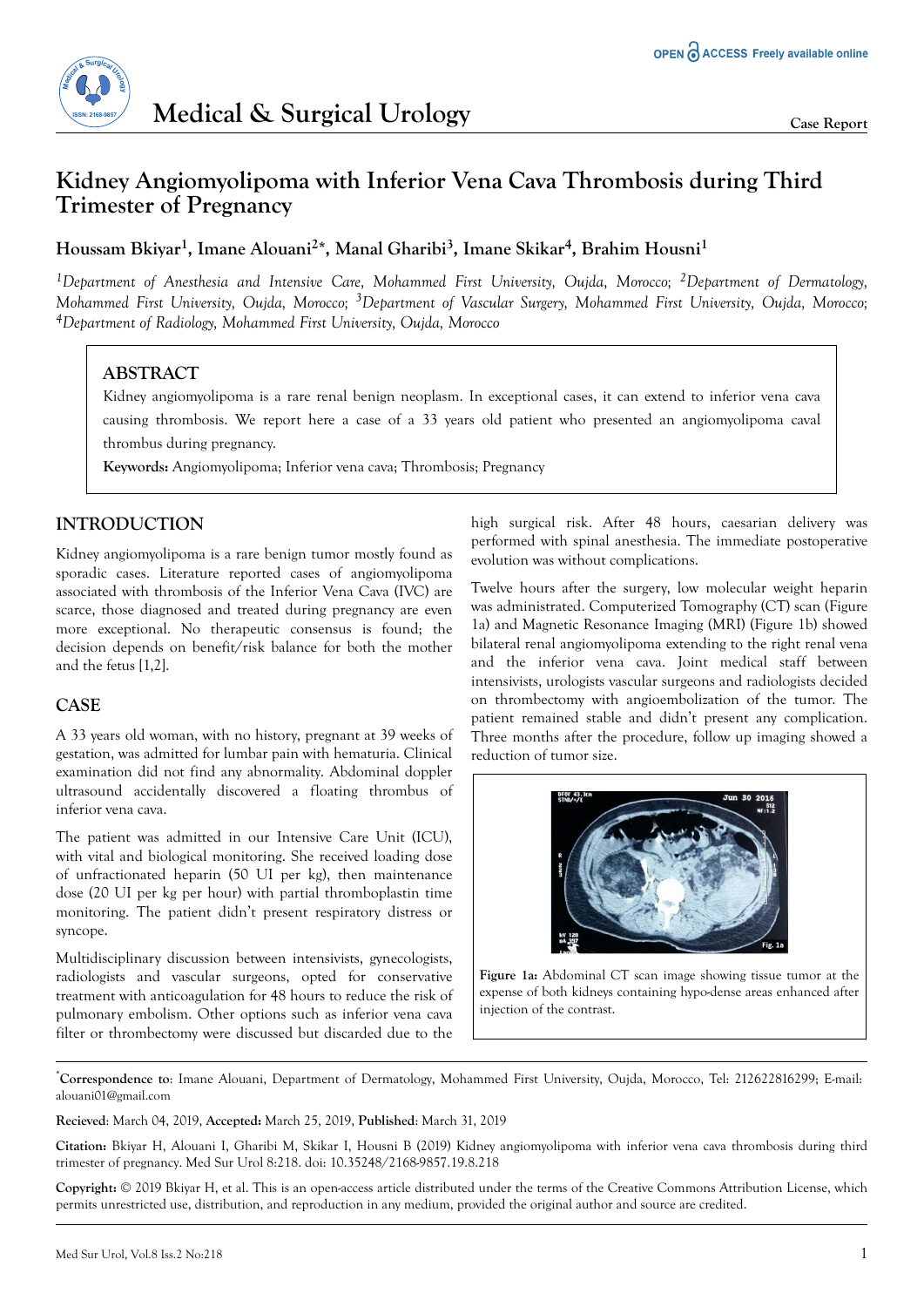

**Figure 1b:** MRI image showing bilateral angiomyolipoma with inferior vena cava thrombosis.

## **DISCUSSION**

Angiomyolipoma is a rare renal benign neoplasm which may occur as an isolated phenomenon or as a part of a syndrome which is associated with tuberous sclerosis. The most of the angiomyolipomas are asymptomatic and found incidentally with ultrasound. It is composed of fat cells, smooth muscle cells and blood vessels.

Angiomyolipoma is also the only benign renal tumor that may result in vena cava thrombus. It was first described by Morgan in 1951, [1] and since then, only less than fifty case have been reported with extension to inferior vena cava.

Angiomyolipoma caval thrombus during pregnancy is an exceptional complication of renal angiomyolipoma. It has been shown that pregnancy affects tumor growth as well as the occurrence of hemorrhagic complications by action on progesterone receptors [2]. More than 25% of renal angiomyolipoma carry estrogen and progesterone receptors. Therefore, they are thought to grow during pregnancy or with oral contraceptive use [3]. This hypothesis is supported by a published case of rapid renal angiomyolipoma tumor growth in a woman receiving progesterone contraception [4]. Pregnancy has been identified as a significant risk factor for complications in the case of renal angiomyolipoma. It is therefore essential that women with renal angiomyolipoma who wish to become pregnant be properly informed and undergo close ultrasound monitoring. Furthermore, if there is a surgical indication (tumor size 4 cm or more or previous hemorrhagic complications), renal angiomyolipoma should preferably be surgically removed before the pregnancy [5].

Tumor thrombus during pregnancy is exceptional. However, inferior vena cava thrombectomy during pregnancy outcome is discussed in the few reported cases in the literature. As in the large study by Pillny et al. [6] where among the 53 patients who underwent surgery, the maternal mortality was nil, the authors described 5 fetal deaths, owing to placental abruption. This fetal risk seems to be reasonable compared to the risk of pulmonary embolism.

Current treatment options for renal angiomyolipoma include partial or total nephrectomy (open or laparoscopic), cryoablation, radiofrequency ablation, or arterial embolization [3,7,8] Each patient must be reviewed on a case-by-case basis, but current indications for total nephrectomy are nonfunctioning kidney causing uncontrolled hypertension, local tissue invasion, and high suspicion of malignancy. Our patient not only had significant invasion into the venous system but also had extensive tumor growth encompassing a vast majority of the right kidney.

As regards to the delivery mode for pregnant women with complicated renal angiomyolipoma, there seems to be no consensus within scientific literature. Some authors are afraid that massive tumor bleeding might occur owing to significant intra-abdominal pressure. In the other hand, other authors believe that a complicated renal angiomyolipoma does not constitute, by itself, a contraindication for vaginal delivery. In our case, we gave preference to cesarean delivery given that the complications were potentially serious.

We present a rare case of bilateral renal angiomyolipoma with IVC thrombosis diagnosed and treated during pregnancy. Inferior vena cava thrombosis is often under diagnosed as patients may be asymptomatic. Tumor is the most common cause [7]. The discovery of angiomyolipoma is often fortuitous at imaging. Other circumstances are back pain (41%), palpable mass (11%), hematuria (11%) or its complications [7]. In our case, the initial symptom was lumbar pain with hematuria; which can be secondary to both inferior vena cava thrombosis and the tumor [2,7].

Differential diagnosis of these lesions includes renal cell carcinoma, oncocytoma, and metastatic lesions from primary tumors elsewhere. Radiographic features can usually distinguish these from each other [3,9]. Radiological aspect of angiomyolipoma is characteristic, with enhanced appearance on ultrasound, and hypodense areas in computerized tomography scan (corresponding to the adipose component) and enhancement after contrast injection (corresponding to the vascular component).

Three other cases of angiomyolipoma with inferior vena cava thrombosis during pregnancy were reported [6]. Radical nephrectomy, thrombectomy, or embolization can be proposed.

Embolization can also be performed after 12 weeks of gestation with minimal fetal radiation exposure. Management depends on multidisciplinary discussion considering benefit/risk balance, stability of the patient, term of pregnancy, nature, type and location of the thrombus and complication risk of the angiomyolipoma.

#### **CONCLUSION**

In conclusion, renal angiomyolipomas are rare renal neoplasms. They are most of time asymptomatic, but they can grow and become symptomatic during pregnancy. Their extension to inferior vena cava is exceptional. The therapeutic management of this extensive rare tumor thrombus is complex, needing multidisciplinary discussion. The major risk is pulmonary